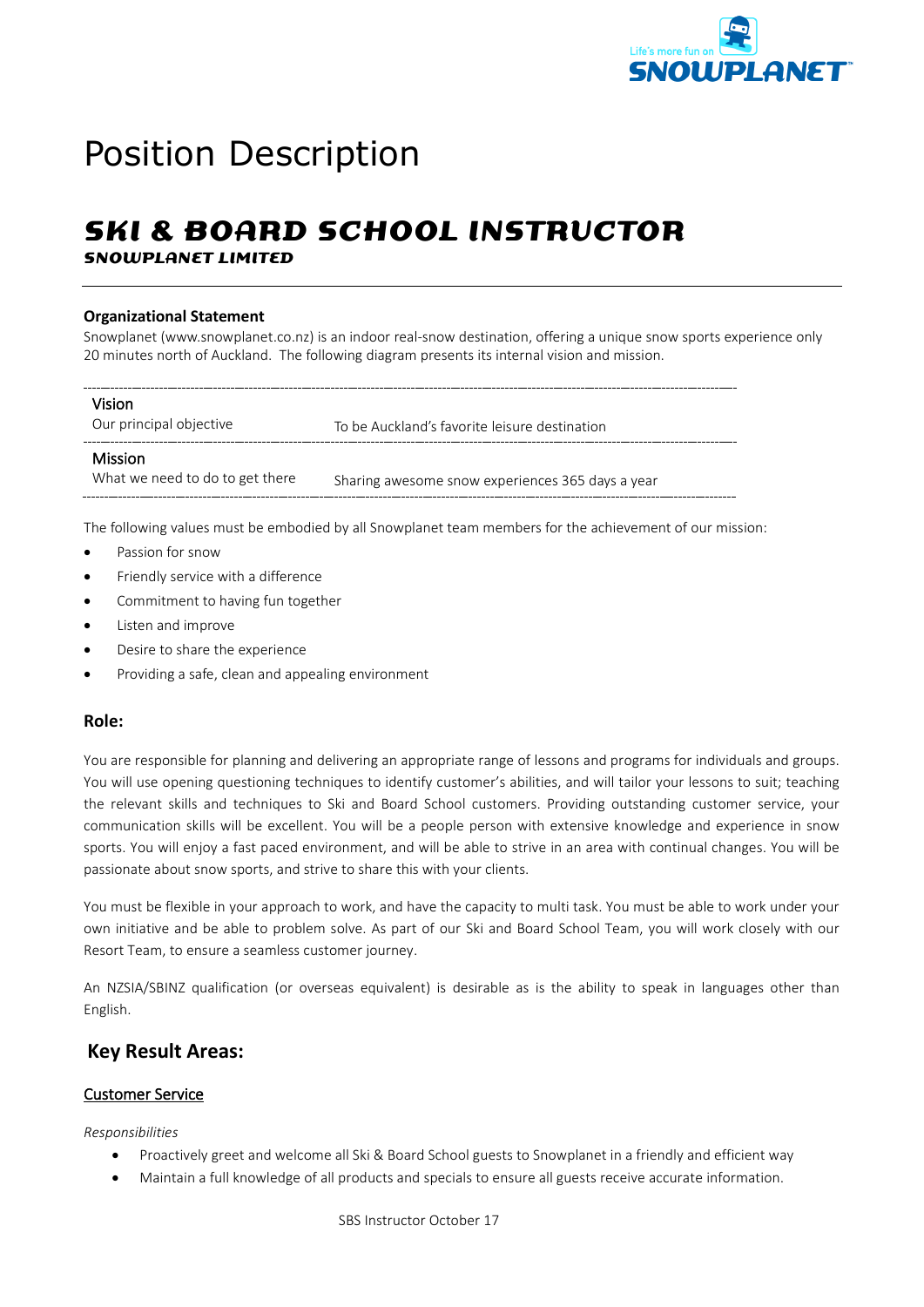

- Actively seek Net Promoter Score (NPS) feedback from all guests. Use this information to implement change for improvement.
- Consistently deliver lessons in a fun and informative way
- Provide feedback/goals to parents and/or guardians regularly. Ensure you provide opportunities for parents and/or guardians to communicate and ask questions

#### Systems

*Responsibilities* 

- Be fully conversant with the 'Green 4' scheduler, using this to accurately check rosters, daily bookings, and assigned lessons in an accurate manner to avoid operational issues and customer disappointment.
- Actively engage and confirm rosters and bookings via Snowplanet's instructor portal.

#### Communication

*Responsibilities*

- Actively engaging customers in conversation and use open questioning techniques to determine their needs, whilst identifying opportunities to up sell.
- Seamless daily communication with our Resort Team and Ski & Board School Supervisors and Managers as required for same day bookings.
- Respond to customer emails and telephone enquires where required in a professional manner answering all questions with the accurate information.
- Proactively communicate with the Duty Manager Team with any relevant information during your working day.
- Keep up to date with all communication on the Ski & Board School social media departmental page. Post updates on relevant information as required.

#### Groups

*Responsibilities*

- Being prepared at the start of your working day, fully understanding any group bookings that will be arriving, and their specific needs enabling excellent customer service
- Fully understanding and implementing the specific controls regarding school supervision whilst on snow
- Being fully conversant with all children's party products, and being able to provide information on these to all guests.

#### Health & Safety

*Responsibilities*

- Actively question any unsafe working practices and provide operational improvements
- Report any risks, hazards, near misses or accidents to your line manager and in writing via our Snowplanet Communication App.
- Know what to do in the case of emergency.

#### **Other**

*Responsibilities*

• Maintain a clean and tidy and safe working environment, demonstrating consistently high standards